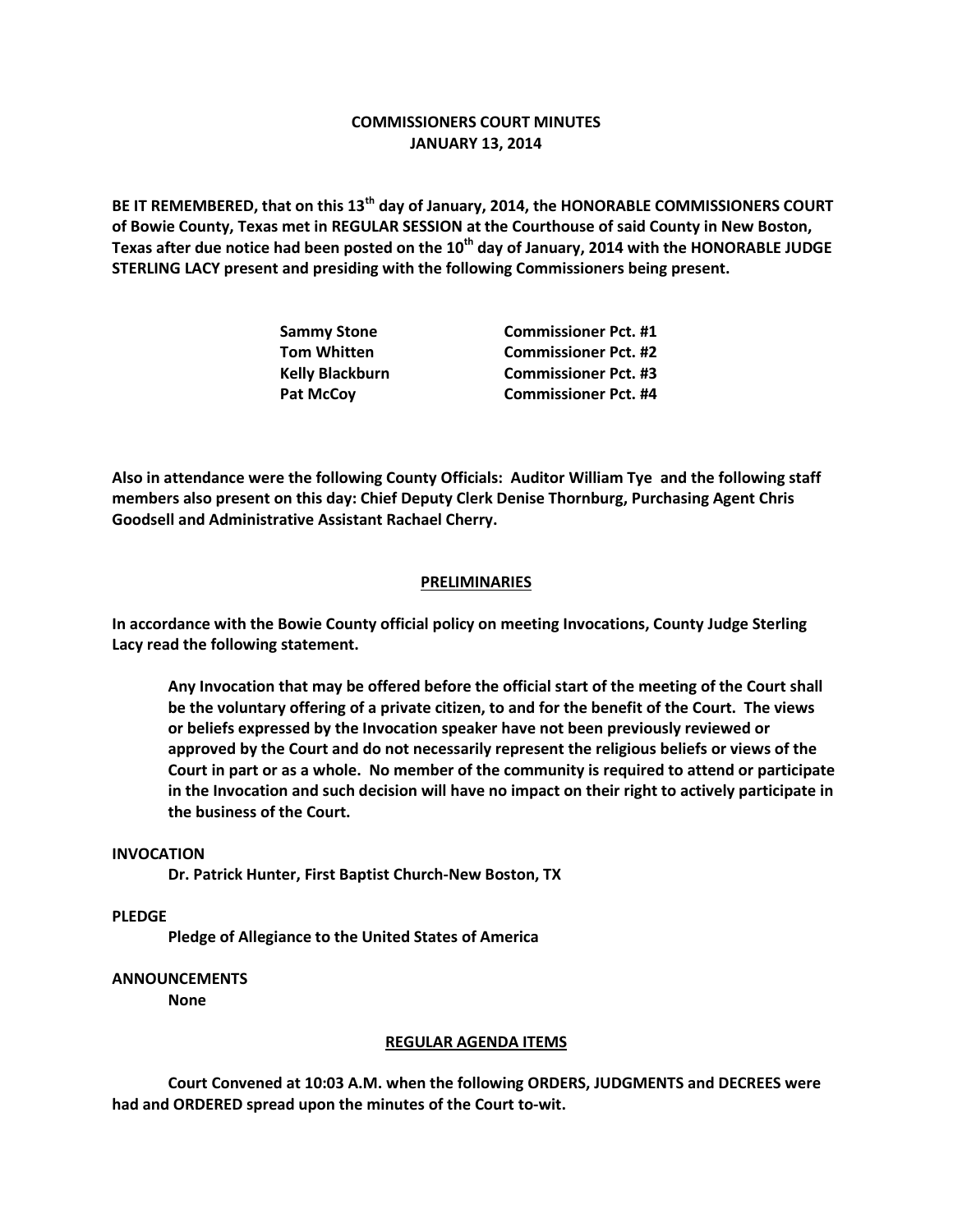- **Item 1: Public Comments were made by Emily Sabo, Texarkana, TX and Alforetta Buckner, New Boston, TX.**
- **Item 2: There was no Commissioners Court response to Public Comments.**
- **Item 3: No action was taken to bring back to the table, procedures for Courthouse Closures during inclement weather.**
- **Item 4: No action was taken regarding procedures for Courthouse closures during inclement weather.**
- **Item 5: On this 13th day of January, 2014, a motion was made by Commissioner Pat McCoy and duly second by Commissioner Sammy Stone to bring back to the table, bid specifications for property located at 209 W. Broad St. Texarkana, TX. Motion was put to a vote and all voted aye and none opposed. Motion carried.**
- **Item 6: On this 13th day of January, 2014, a motion was made by Commissioner Sammy Stone and duly second by Commissioner Kelly Blackburn to show the minimum bid to be the Assessed Appraised Value of the property at \$19,906. Motion was put to a vote and all voted aye and none opposed. Motion carried.**
- **Item 7: On this 13th day of January, 2014, a motion was made by Commissioner Pat McCoy and duly second by Commissioner Tom Whitten to approve a bond for Judge Mary Hankins. Motion was put to a vote and all voted aye and none opposed. Motion carried.**
- **Item 8: On this 13th day of January, 2014, a motion was made by Judge Lacy and duly second by Commissioner Pat McCoy to set the Rollback Election for Tuesday, April 8, 2014. Motion was put to a vote and all voted aye and none opposed. Motion carried.**
- **Item 9: On this 13th day of January, 2014, a motion was made by Commissioner Pat McCoy and duly second by Commissioner Sammy Stone to approve a resolution Requesting the Resale of Property acquired by the Bowie Central Appraisal District. Motion was put to a vote and all voted aye and none opposed. Motion carried.**
- **Item 10: On this 13th day of January, 2014, a motion was made by Commissioner Sammy Stone and duly second by Commissioner Tom Whitten to accept the activity report from Chris Lee, Constable Pct. 1. Motion was put to a vote and all voted aye and none opposed. Motion carried.**
- **Item 11: On this 13th day of January, 2014, a motion was made by Commissioner Pat McCoy and duly second by Commissioner Kelly Blackburn to renew the service contract with Simplex Grinnell for Fire Alarm Tests and Inspections.**

**Motion was put to a vote and all voted aye and none opposed.**